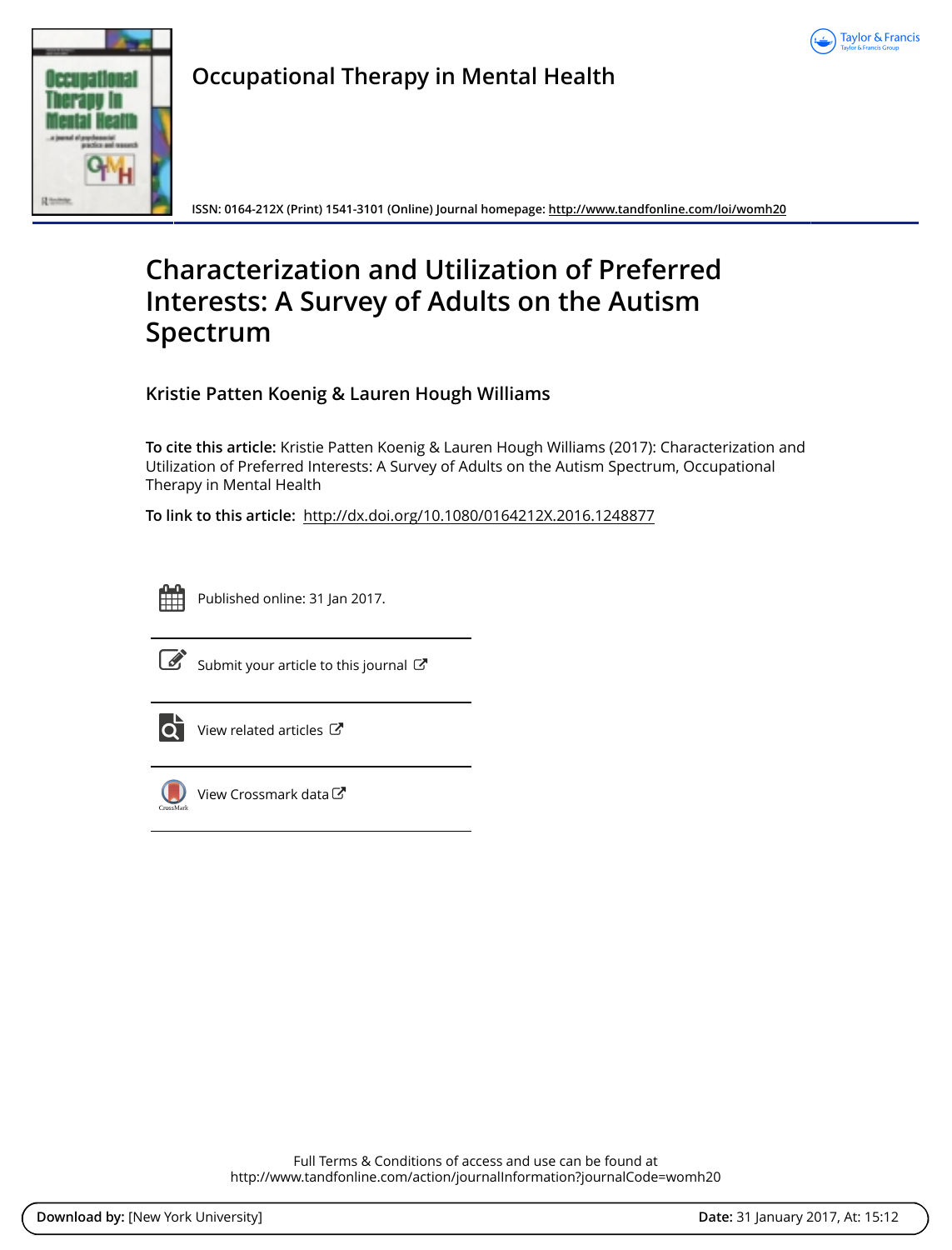

# **Characterization and Utilization of Preferred Interests: A Survey of Adults on the Autism Spectrum**

Kristie Patten Koenig<sup>a</sup> and Lauren Hough Williams<sup>b</sup>

a NYU Steinhardt School of Culture, Education and Human Development, Department of Occupational Therapy, New York University, New York, New York; bAutism Consultant, Square Peg Labs, LLC, Brooklyn, New York

#### **ABSTRACT**

This descriptive study examined the role that preferred interests played in an adult population with autism spectrum disorders how preferred interests are viewed retrospectively during childhood, as well as how adults on the spectrum have incorporated these interests into their current lives. Results showed that participants have a positive view of preferred interests, view preferred interests as a way to mitigate anxiety, and engage in vocational and avocational pursuits around their preferred interests. Findings support a strength-based view of preferred interests with the majority of participants articulating that their areas of interest were positive, beneficial, and should be encouraged.

#### **KEYWORDS**

Asperger syndrome; autism; occupations; preferred interests; quality of life

## **Introduction**

Preferred interests are arguably the most prevalent behaviors within the population of individuals on the autism spectrum (Esbensen, Seltzer, Lam, & Bodfish, [2009\)](#page-11-0); however, they are also some of the most vigorously debated. Some professionals in the field focus on the potential of preferred interests in terms of an individual's social and employment opportunities, while others argue that these interests have a negative impact on adaptive behavior, including a restricted focus that may impact social communication and engagement. The Diagnostic and Statistical Manual V (American Psychiatric Association, [2014\)](#page-10-0) characterized these preferred interests as "highly restricted, fixated interests that are abnormal in intensity or focus (e.g., strong attachment to or preoccupation with unusual objects, excessively circumscribed or perseverative interest)" (p. 50). Researchers have gathered data to categorize preferred interests in adults with autism spectrum disorder (ASD) as compared to neurotypical adults or NT's, and have found that adults on the autism spectrum show significantly higher preference for sciences, history and culture, animals, information and mechanical systems, belief systems, and machines and technology. NT individuals reported more interest in

CONTACT Kristie Patten Koenig a kristie.koenig@nyu.edu **composite to Accupational Therapy, New York** University, Pless Hall, 82 Washington Square East, 6th Floor, New York, NY 10003. © 2017 Taylor & Francis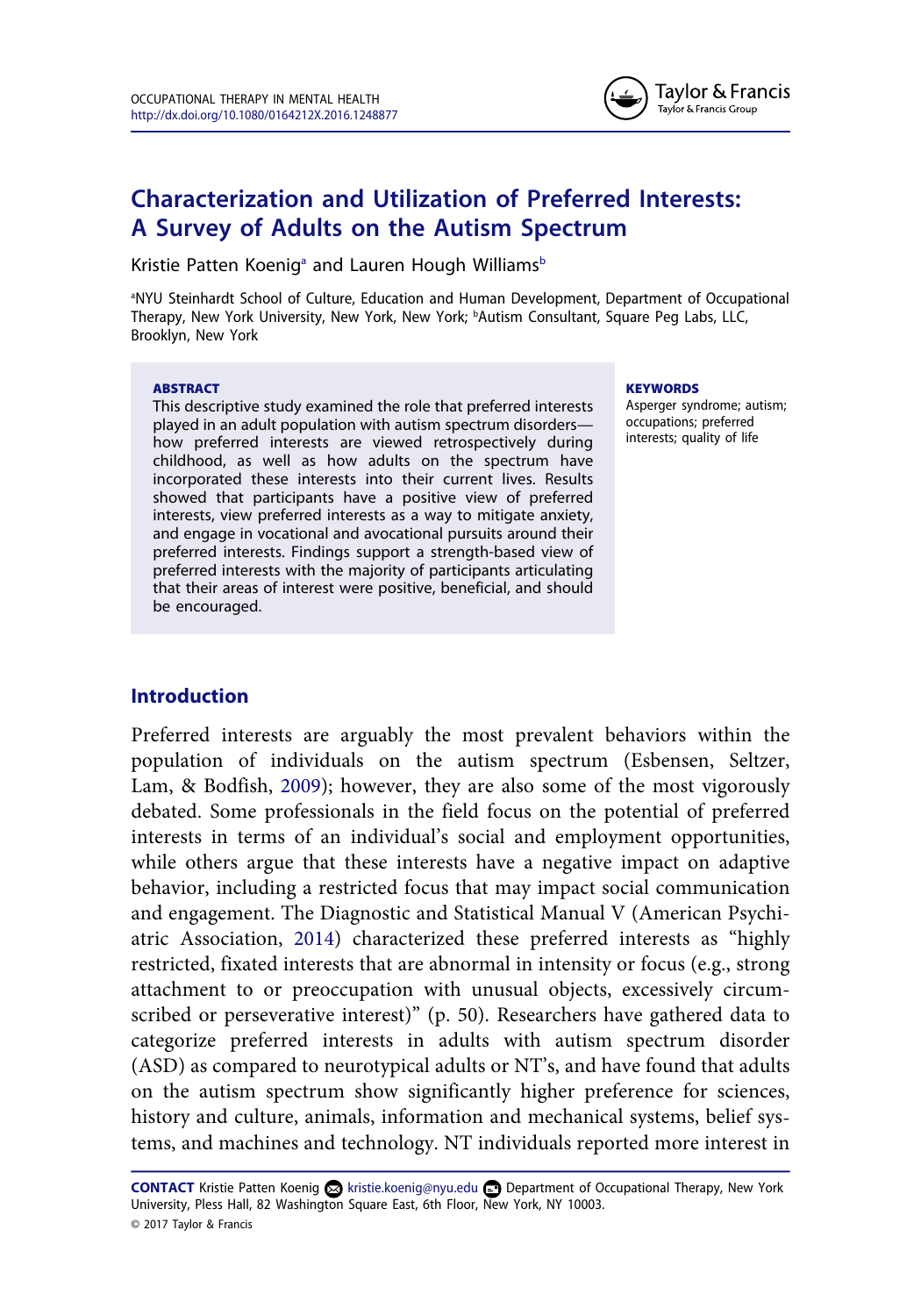sports and games (Jordan & Caldwell-Harris, [2012](#page-11-0)), which are often deemed more socially acceptable by the dominant culture.

Historically, the autism literature has termed the preferred interests of individuals with ASD negatively. Mercier, Mottron, and Belleville [\(2000](#page-11-0)) referred to them as "restricted interests," Vismara and Lyons [\(2007](#page-12-0)) called them "perseverative interests," while other researchers labeled them "circumscribed interests" (Boyd, Conroy, Mancil, Nakao, & Alter, 2007; Klin, Danovitch, Merz, & Volkmar, [2007](#page-11-0); Lam, Bodfish, & Piven, [2008](#page-11-0)). These terms are consistent with the traditional view that preferred interests are problematic and need to be extinguished. While the subject matter of the interests, themselves, including science, history, and engineering, may be viewed as having potential positive impact, it is often the intense manner in which the individuals engage in these interests that researchers have labeled as problematic. Some professional experts and parents feel it is the approach to these interests that may interfere with the development of social relationships by limiting topics of conversation and common points of interest (Klin et al., [2007\)](#page-11-0), and also contribute to behavioral rigidity (Turner-Brown, Lam, Holtzclaw, Dichter, & Bodfish, 2011).

## **A paradigm shift**

The autism field is showing a shift away from this deficit-focused perspective, and autobiographical accounts and small qualitative studies are starting to highlight the positive aspects of preferred interests and how they can evolve over time (Dunn et al., [2013;](#page-11-0) Mercier et al., [2000](#page-11-0)). Researchers are also changing their language, and exploring the benefits of incorporating these interests. Winter-Messiers and colleagues [\(2007](#page-12-0)) renamed these fascinations "special interest areas" (SIAs), arguing that these interests are potential strengths and that *using* these interests, rather than *discouraging* them, can lead to better outcomes. For occupational therapists, Winter-Messiers' description of SIAs is analogous to the profession's value of meaningful occupations (American Occupational Therapy Association, [2014](#page-10-0)). In this article, we will refer to these interests as "preferred interests," as that is the term identified by a focus group of adults with ASD who assisted with the survey development in this study as a reasonable descriptor.

Self-advocates have led this shift in labeling from the more deficit-focused language, such as "restricted," "circumscribed," and "obsessions," to more strength-based language. The Autistic Self Advocacy Network, a leading group of adults on the spectrum (Autism Self Advocacy Network, [2011](#page-10-0)) described special interests as "narrow but deep," with individuals often engaging in these interests for long periods of time. Winter-Messiers and colleagues ([2007\)](#page-12-0) found that individuals with ASD became more enthusiastic, motivated, and used more appropriate social interaction language and communication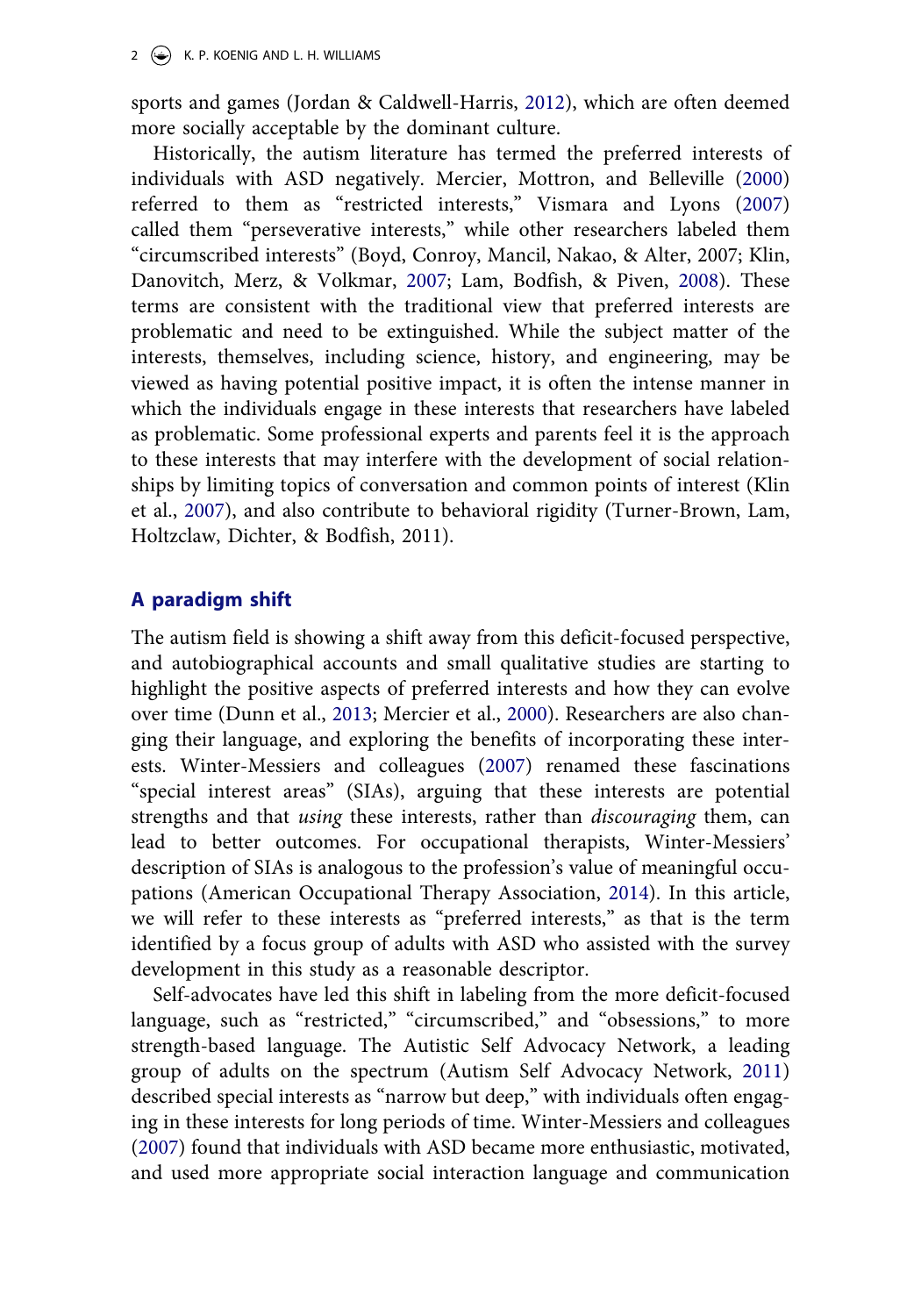skills when they were asked to speak about their preferred interest area. This is a dramatic shift from the deficit-based view that these interests inhibit social interactions, while also highlighting their potential for positive impact. Other researchers have found similar positive implications for the use of preferred interests to increase social behavior (Boyd et al., [2007;](#page-10-0) Koegel, Vernon, Koegel, Koegel, & Paullin, 2012; Vacca, [2007](#page-12-0); Winter-Messiers, [2007;](#page-12-0) Winter-Messiers et al., [2007\)](#page-12-0). Studies have shown that incorporating interests into dyadic play can increase both joint attention (Kryzak & Jones, [2015;](#page-11-0) Vismara & Lyons, [2007](#page-12-0)) and social behavior toward typical peers (Koegel et al., [2012\)](#page-11-0). Research also suggests that using preferred interests has been shown to play a role in reducing anxiety in individuals with ASD (Kaboski et al., [2014\)](#page-11-0).

Viewed in this positive light, the naturally-motivating aspects of preferred interested are highlighted. Ryan and Deci's [\(2000](#page-12-0)) conceptual framework of Self-Determination Theory (SDT) identified the three basic psychological needs that underpin this type of intrinsic motivation: feelings of competence, relatedness, and autonomy. Researchers are starting to see that active and purposeful engagement in preferred interests can help individuals feel more competent, autonomous, and related to others (Kryzak & Jones, [2015\)](#page-11-0), thereby contributing to their motivation. Yet, restricted interests are still often deemed problematic through a professional lens versus a strength that may be critical to develop and support.

There is a lack of large-scale empirical research examining how adults with ASD view their interests—not only retrospectively, but also how their interests have evolved over time. Contrary to literature and parent reports that their children's preferred interests interfere with their function (Klin et al., [2007;](#page-11-0) Turner-Brown et al., [2011](#page-12-0)), individuals with autism often hold a different view of these interests, the role they play in their lives, and their impact on function. The first-person perspective then is critical to understand how preferred interests are conceptualized and viewed as positive or negative. The purpose of this study is to survey how adults on the spectrum view their preferred interests and examine how these views are influenced by demographic variables, including gender, age, type of diagnosis, age of diagnosis, and educational level.

#### **Methods**

## *Research design*

This study was a descriptive study using survey methodology to examine views of preferred interests among adults with ASD. The study received institutional review board approval from New York University. All participants provided electronic informed consent that contained information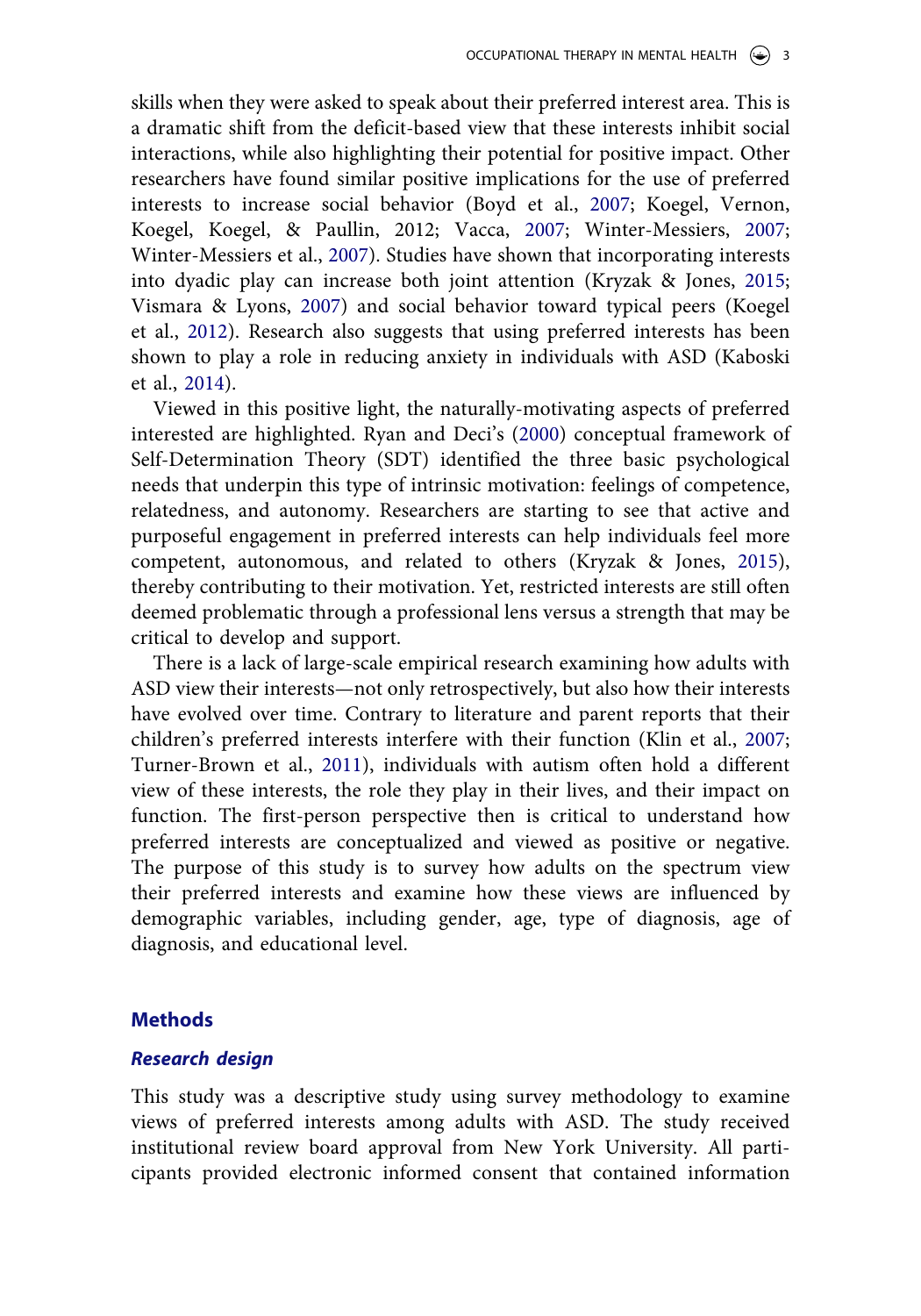about the purpose of the study, procedures, benefits of participation, voluntary participation, and contact information of the researchers.

## *Participants*

Adults with ASD were solicited to voluntarily participate in an online survey. Participants were invited to take a 29-item survey and answer one open-ended question about their preferred interests. The sample was self-selected with participants responding to recruitment emails sent to 25 support and self-advocacy groups for adults with ASD. There were 98 initial respondents, all of whom accessed the survey through a web link, provided consent, and clicked on the survey. Participants were only included if they completed all questions on the survey. Of the 98 initial respondents, there were 12 respondents who only completed the demographic information and were removed from the sample, leaving 86 participants over the age of 18.

## *Instrument*

The lead author developed the survey in conjunction with a focus group of adults  $(n = 5)$  on the autism spectrum. The initial survey was then peer reviewed for feedback on clarity of items by key stakeholders, which was a small group of 20 adults with ASD. Modifications were made to the study survey based on this final round of stakeholder feedback. The final survey consisted of 29 items including six demographic questions (gender, age, type of diagnosis, age at diagnosis, co-morbid diagnosis, and level of education); 22 Likert scale items (a 5-point scale ranging from  $1 =$  "strongly agree" to 5 = "strongly disagree") that reflected both positive ("Focusing on my preferred interests has helped more than hindered my success in life") and negative ("I feel that the preferred interests of my childhood served as an obstacle during social situations") statements; and one open-ended question that invited the participant to provide additional information about preferred interests.

## **Procedures**

The survey was sent electronically to 25 support and self-advocacy groups, who were then asked to forward to listservs and share with members. Contacts for these groups were retrieved via a Google web search using specific keywords such as Autism, Asperger's, Autism/Asperger support groups, and Autism/Asperger organizations. Researcher contacts with local and national support groups for adults with ASD were also used to post the survey. Individuals were provided with a direct link to the survey, which was open online for a period of 3 months, with reminder emails sent each month for a total of three requests for participation.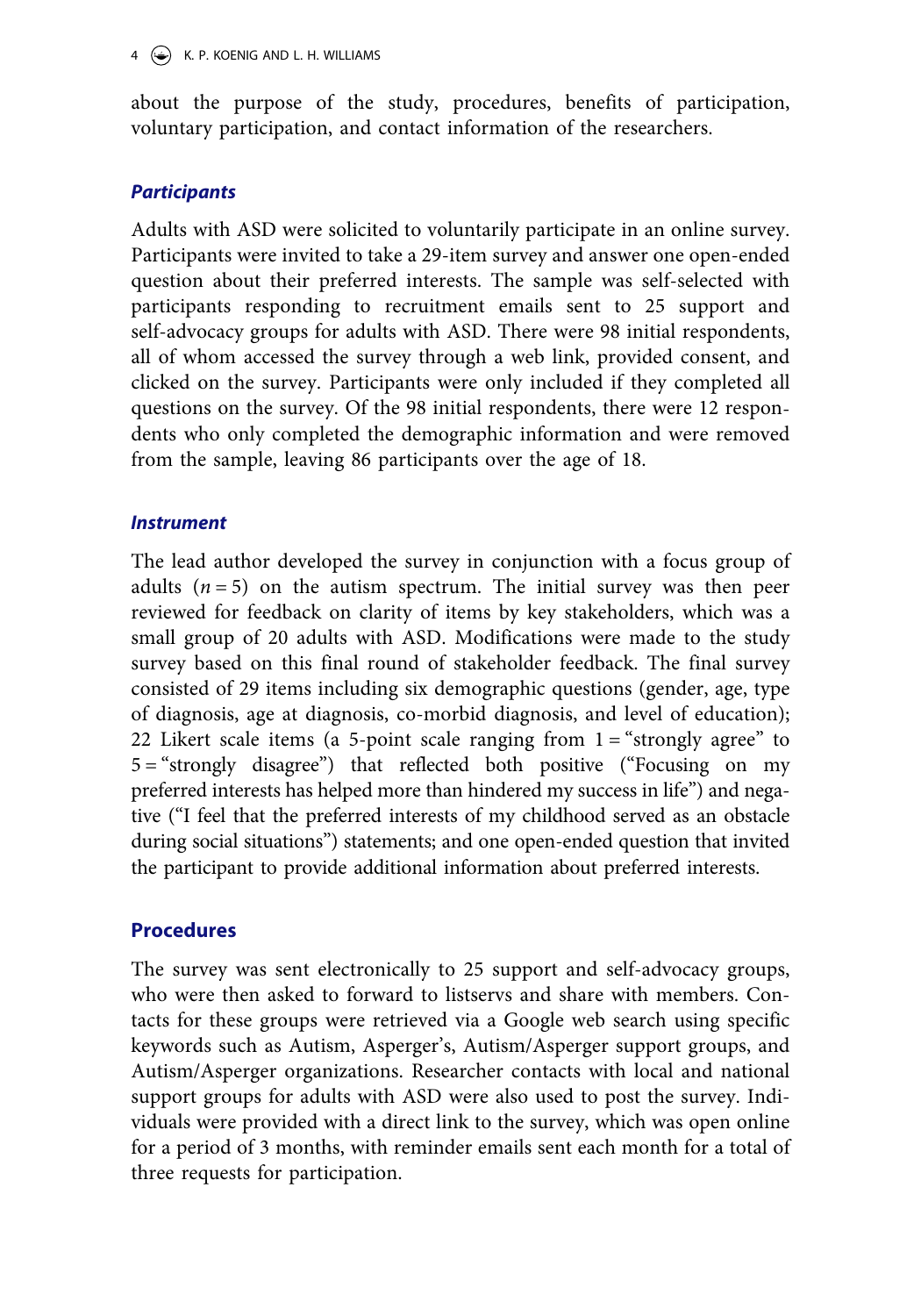#### *Data collection and analysis*

Data were collected using Survey Monkey, an online survey platform. The data were downloaded from the survey into a Statistical Package for the Social Sciences (SPSS) file (Version 21.0; IBM Corporation, Armonk, NY) for data analysis. Descriptive statistics, frequencies, and percentages were determined for respondents' demographic information. Additionally, percentages were calculated to examine Likert response to assess participants' agreement/ disagreement as to how their interests impacted them both in school and currently. The open-ended question that gave the participant a chance to add information on their specific interests was coded separately by the authors, and the answers were grouped into categories.

#### **Results**

#### *Participant characteristics*

Participant demographics for the study are presented in [Table 1](#page-6-0). The sample relied on participants self-reporting that they had ASD, with questions ensuring sample validity as much as possible, including type of ASD, age of diagnosis, and the professional who established the diagnosis. If respondents stated they were self-diagnosed, their survey was excluded from the data analysis. Of the 86 participants who completed the survey, six were selfdiagnosed. These surveys were excluded, resulting in 80 participants who completed the survey and were included in the analysis. Participants were given the opportunity to answer an open-ended question about their specific interests; not all chose to answer this question, but the categories identified  $(n = 21)$  are presented in [Table 2.](#page-6-0)

#### *Adults on the spectrum's views of preferred interests*

To understand how adults with ASD view their preferred interests, participants reported current and retrospective information on their preferred interests. Adults on the autism spectrum viewed their preferred interests, both retrospectively and currently, as strengths, and interests that should be encouraged. [Figure 1](#page-7-0) presents participants' strong views supporting the positive (81.0%) and calming (92.4%) nature of their preferred interests.

Participants reported that, as children, they engaged in activities that involved their preferred interests at a high rate (87.3%), and the majority of parents (53.2%) were supportive of these preferred interests. However, only 10.1% of participants reported that their teachers were supportive of their preferred interests. Adults with ASD felt very strongly (96.2%) that children's preferred interests should be encouraged and that being able to focus on these interests has helped (62.0%) more than hindered their success in life.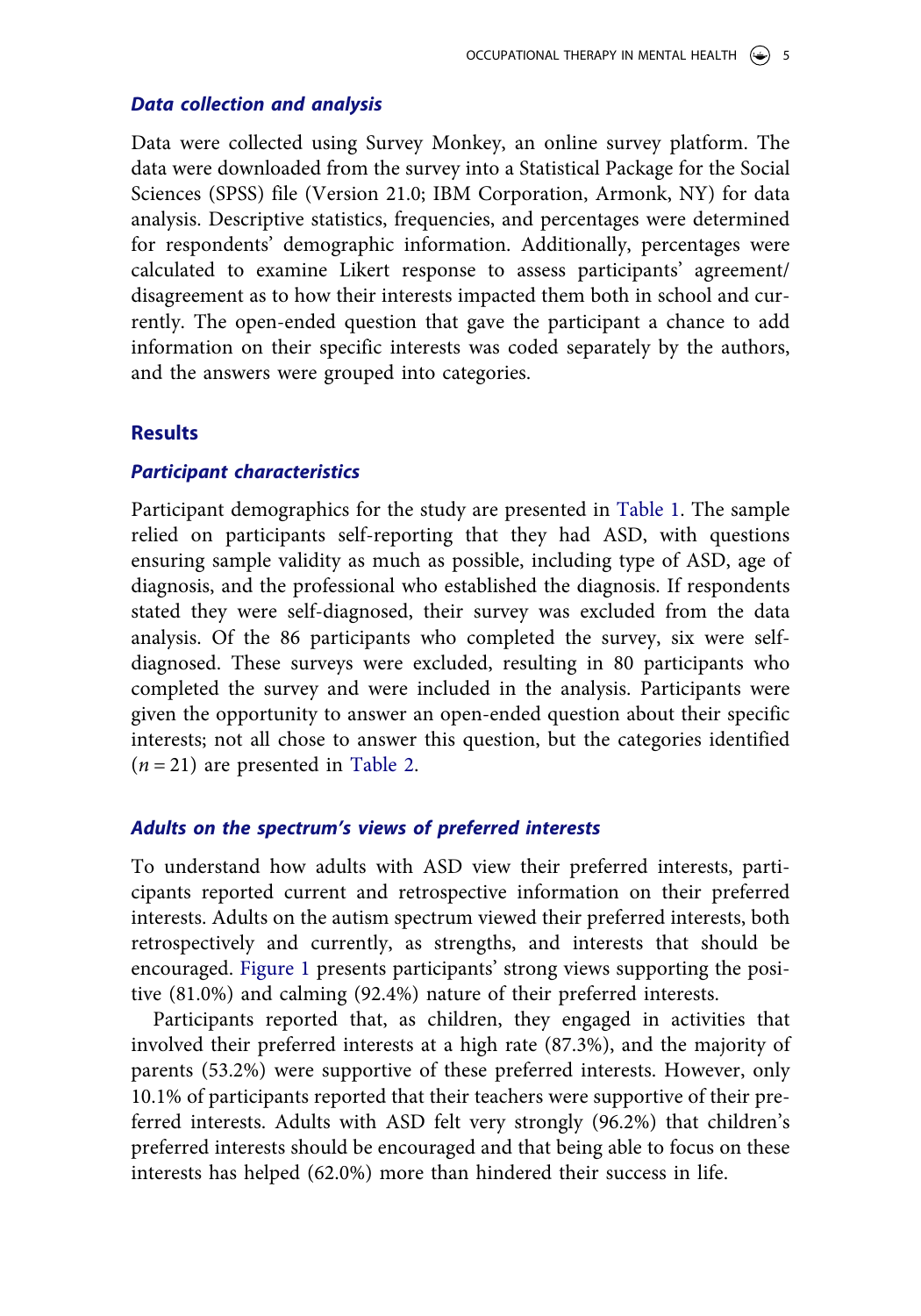<span id="page-6-0"></span>

|  |  |  |  |  |  |  |  | 6 $\leftrightarrow$ K. P. KOENIG AND L. H. WILLIAMS |
|--|--|--|--|--|--|--|--|-----------------------------------------------------|
|--|--|--|--|--|--|--|--|-----------------------------------------------------|

|                               | $\boldsymbol{N}$ | Proportion (%) |
|-------------------------------|------------------|----------------|
| Gender                        |                  |                |
| Males                         | 38               | 47.5           |
| Females                       | 42               | 52.5           |
| Age group (years)             |                  |                |
| $18 - 22$                     | 9                | 11.3           |
| $23 - 30$                     | 10               | 12.5           |
| $31 - 40$                     | 16               | 20.0           |
| $41 - 50$                     | 21               | 26.3           |
| $51 - 60$                     | 19               | 23.8           |
| $61 - 70$                     | 4                | 5.0            |
| $70+$                         | 1                | 1.3            |
| Diagnosis                     |                  |                |
| Asperger's                    | 66               | 82.5           |
| High functioning autism       | 8                | 10.0           |
| Autism                        | 6                | 7.5            |
| Co-morbid diagnosis           |                  |                |
| None                          | 48               | 60.0           |
| ADHD <sup>a</sup>             | 4                | 5.0            |
| Anxiety                       | $\overline{4}$   | 5.0            |
| Depression                    | 8                | 10.0           |
| ADHD +Anxiety                 | $\overline{2}$   | 2.5            |
| ADHD +Depression              | 1                | 1.3            |
| Anxiety +Depression           | 9                | 11.3           |
| ADHD +Anxiety +Depression     | 4                | 5.0            |
| Level of education            |                  |                |
| Some high school              | 3                | 3.8            |
| High school/GEDb              | 6                | 7.5            |
| Some college/technical degree | 23               | 28.8           |
| College                       | 21               | 26.3           |
| Advanced degree               | 27               | 33.8           |
| When diagnosed                |                  |                |
| Child                         | 16               | 20.0           |
| Adolescent                    | 6                | 7.5            |
| Adult                         | 58               | 72.5           |

| Table 1. |  | Study population. |
|----------|--|-------------------|
|----------|--|-------------------|

*a* Attention deficit hyperactive disorder.

*b* General educational development.

Preferred interests seem to shift, as 68.4% of participants reported engaging in different interests as an adult as compared to their interests as a child, although 19% of the respondents did report they engaged in similar interests throughout their lives. Similar to childhood, adults currently engaged in their preferred interests at a high rate (86.1%). Many adults now used these interests to engage others in conversation (46.8%)—compared to using interests to

| # of participants who stated preferred interest |  |  |
|-------------------------------------------------|--|--|
|                                                 |  |  |
|                                                 |  |  |
|                                                 |  |  |
|                                                 |  |  |
|                                                 |  |  |

**Table 2.** Categories of preferred interests.

*a* Categories adapted from Jordan and Caldwell-Harris [\(2012](#page-11-0)).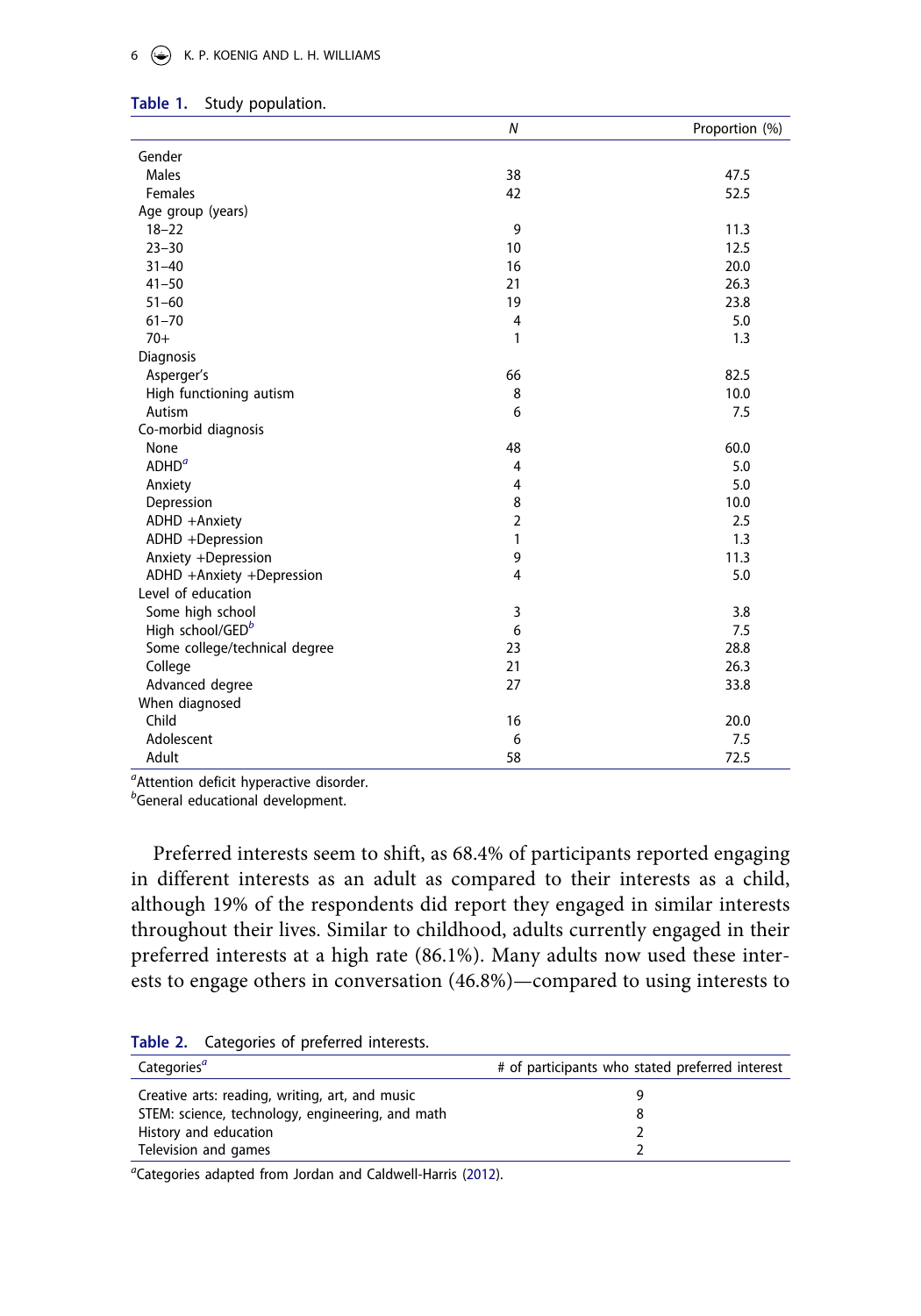<span id="page-7-0"></span>

**Figure 1.** View of preferred interests.

engage in conversation as a child (31.6%). The sample was split as to whether the focus on interests has been an obstacle in social situations, with 30.4% of participants reporting it has been an obstacle and 32.9% indicating their focus on interests has not been an obstacle in social situations.

The majority of respondents ( $n = 69$ ) reported that they currently have a job or are in an educational or training program that incorporates their preferred interests. In the open-ended question, participants stated how their interests have changed over time and are utilized in current vocational and avocational pursuits. Many participants identified preferred interests as a "lifeline" and recommended that professionals assist adults with autism to "develop a niche" and support these interests.

#### *Demographic differences in views of preferred interests*

In general, views on preferred interests were similar for known groups (gender, age, educational level, and diagnostic), but there were key differences highlighted in the analysis. Males  $(n = 42)$  and females  $(n = 38)$  had similar views of preferred interests; although, males reported a higher rate of parent (61.9%) and teacher (31%) support as compared to females (43.2% and 13.5%, respectively). Although both groups reported a very low percentage for teacher support of preferred interests in the classroom, it was even lower for females (5.4%) as compared to males (14.3%). Age appeared to impact responses in parent and teacher support, and encouragement of preferred interests. The youngest participants  $(18–22 \text{ years}, n = 9)$  reported the highest percentage of agreement for parent support (66.6%) and teacher support (33.3%). This is in contrast to those aged 31 to 40 years (*n* = 16; 43.8% parent; 18.8% teacher), and although a small sample, those aged 61 to 70 ( $n = 4$ ; 25%) parent support; 0% teacher support). Very few teachers actually encouraged use of preferred interests in the classroom, with a high of 20% for those 23 to 30 years—a group who may have had the immediate benefit of college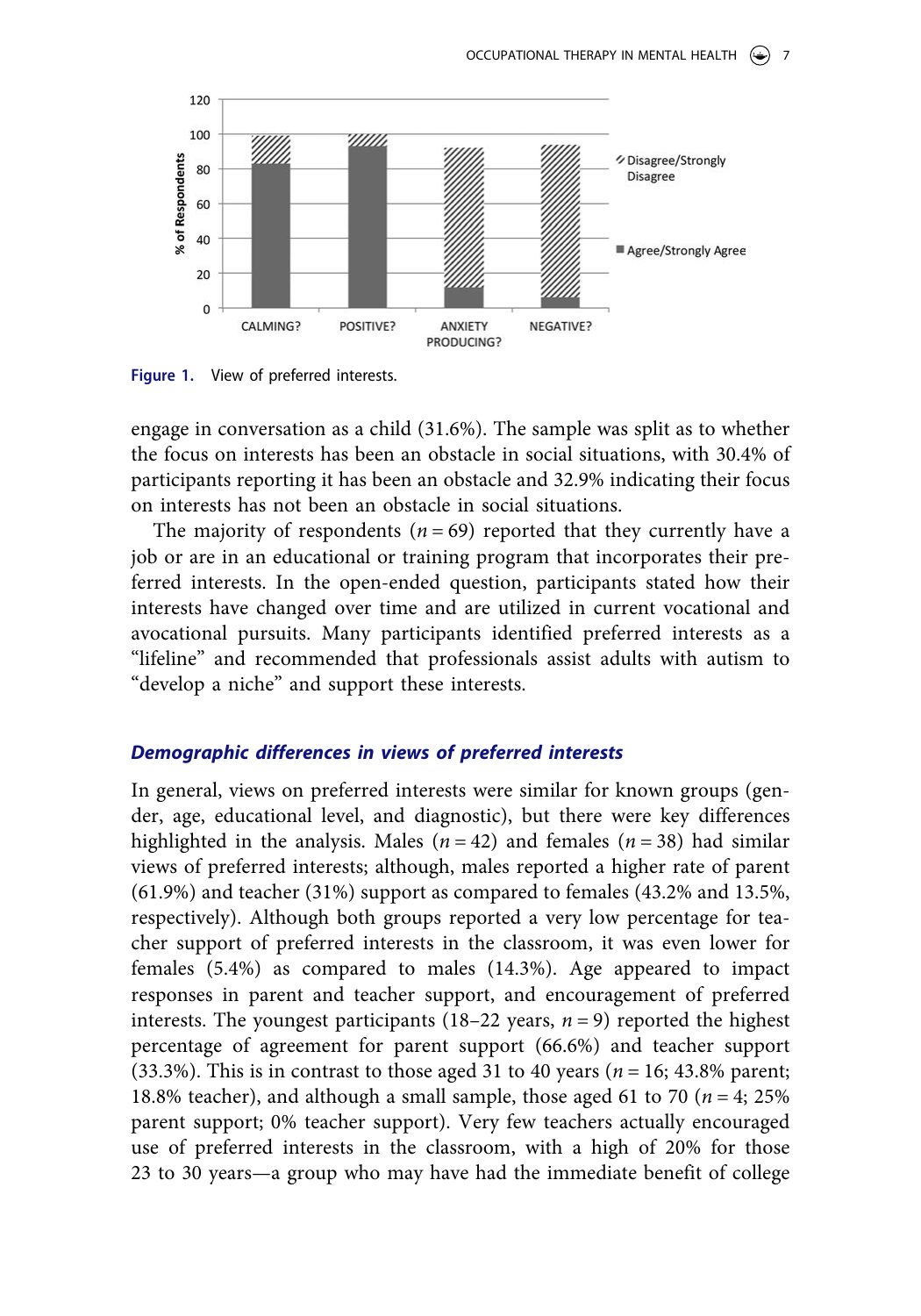#### 8  $\leftrightarrow$  K. P. KOENIG AND L. H. WILLIAMS

classes around specific interests—to a low of 4.8% for age group 41 to 50 years (*n* = 21), and 0% for 61 to 70 years. The type of diagnosis (ASD, Asperger Syndrome, High Functioning Autism) did not show any marked differences in responses. However, time of diagnosis seemed to impact those diagnosed in adolescence, who viewed preferred interests as an obstacle in social situations (50%), as compared to those diagnosed in childhood (18.8%) or adulthood (31.6%). The majority of the participants did not have a co-morbid diagnosis  $(n = 47)$ , but for those who did, preferred interests were found to be positive and calming to 100% of those with an Anxiety Disorder  $(n = 4)$  as compared to those with Attention-Deficit/Hyperactivity Disorder (ADHD) (*n* = 4), with 75% of participants viewing preferred interests as positive or calming.

Finally, this was a highly-educated sample with 27 participants having an advanced degree beyond a bachelor's level. This group used their preferred interests at a much higher frequency to engage others in conversations (70.4%) compared to all other level of education groups, which had little variance in the responses, ranging from 33.3% to 36.8%. Degree completion appeared to be related to higher rates of current employment or educational training that was related to their preferred interests—especially for students with either advanced or college degrees—with 89.9% and 81.5%, respectively, reporting employment or training related to these interests. This is in comparison to those who did not complete their educational degree (66.6% of participants who had some high school, and 78.9% with some college).

## **Discussion**

The results of the current study are consistent with Winter-Messiers and colleagues' [\(2007](#page-12-0)) strength-based paradigm. Most of the participants viewed their preferred interests as strengths and something that should be encouraged. A large majority of participants felt that focusing on their preferred interests was also a positive and calming experience leading to a decrease in their overall anxiety. This benefit is especially important for this population, as a high percentage of individuals with ASD experience significant levels of anxiety (Wood & Gadow, [2010\)](#page-12-0). These preferred interests could be viewed as relevant to avocational as well as vocational pursuits, leading to meaningful occupation where strengths and talents are leveraged (Hough & Koenig, [2014a,](#page-11-0) [2014b\)](#page-11-0). An overwhelming majority of respondents were able to pair their preferred interests with their education and/or training. Several participants, however, did recognize that if they would have been able to focus on their preferred interests, their employment outcomes may have improved.

A large portion of the survey was dedicated to learning about the encouragement of preferred interests by parents and teachers. SDT also tells us that engaging purposefully in preferred interests can be a great motivator: helping individuals feel more comfortable, confident, and related to those around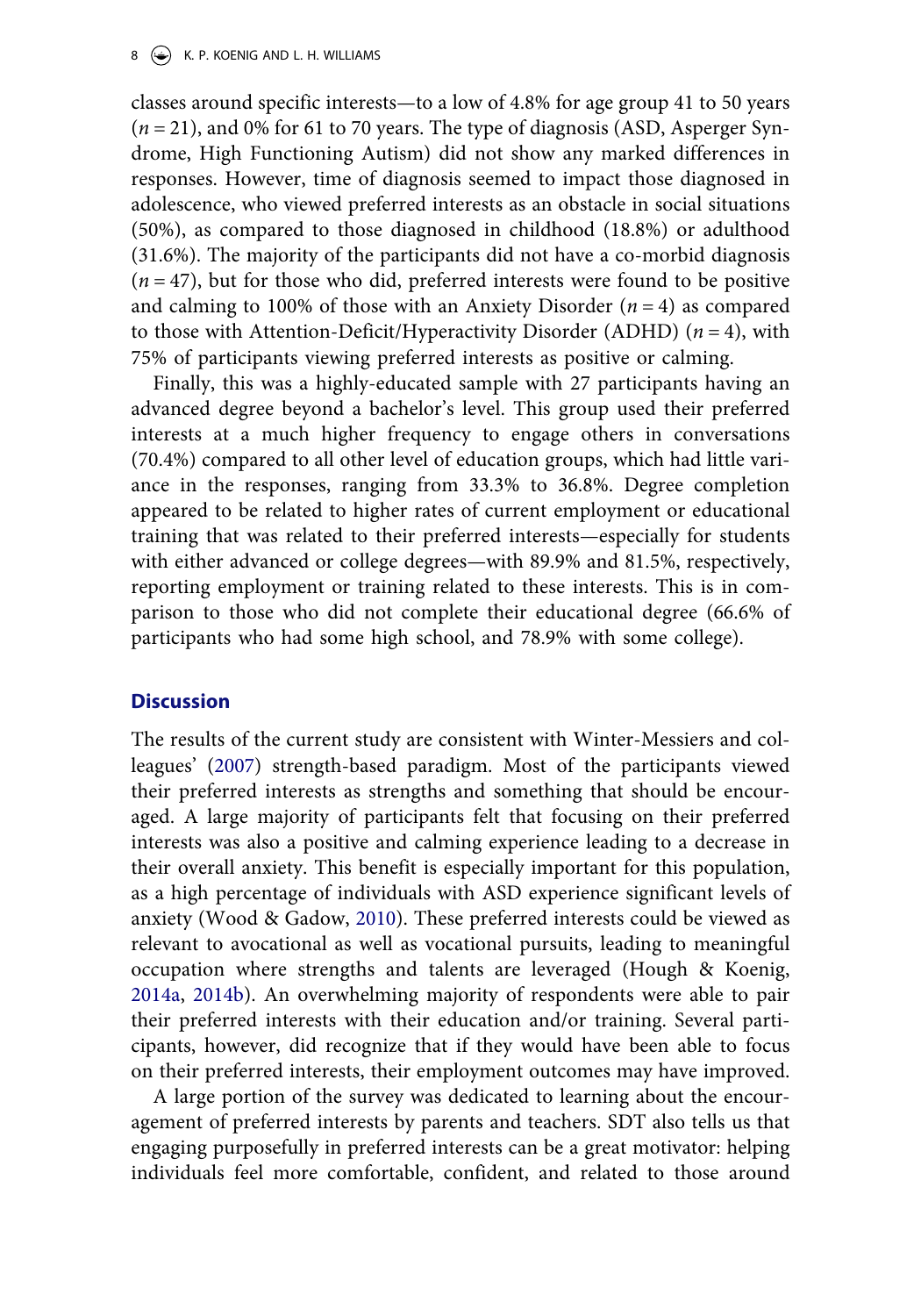them (Kryzak & Jones, [2015](#page-11-0)). The majority of the participants (53.2%) indicated that their parents were supportive of their preferred interests. As a child, 40.5% of participants agreed or strongly agreed that their parents encouraged them to talk about their preferred interests. The support of the parents, contrary to the concerns identified by many researchers, may have been a contributing factor to many respondents' positive perception of preferred interests.

However, the participants did not experience this level of support from their teachers. While most participants (87.3%) felt that teachers *should*  incorporate preferred interests into the classroom, most did not report that this happened in their school. Only 10.1% of the participants felt their teachers were supportive of their preferred interests, and many reported that their teachers were unaware of or even discouraged their interests. This negative perception of preferred interests is particularly interesting as these interests are naturally and intrinsically motivating, and the challenge of motivating students with ASD to tackle academic tasks is widespread in the literature (Koegel, Singh, & Koegel, [2010](#page-11-0)). This highlights an important gap in the educational practices of supporting students on the spectrum and the potential for incorporating preferred interests. This finding may indicate a lack of awareness of the teachers' part on the existence, importance, and power of students' preferred interests. Practitioners could leverage the motivation that students' special interests provide—offering creative ways to increase participation and productivity in curricular activities (Lanou, Hough, & Powell, [2012\)](#page-11-0).

These findings also suggest that many adults with ASD have changing preferred interests across the lifespan, with 68.4% of respondents reporting the topic of their preferred interest shifted from childhood to adulthood; however, they continue to engage in that area of preferred interest at a high rate. The focus may shift, but the intensity of engagement remains. When viewed positively, these preferred interests can directly relate to both vocational and avocational pursuits. Employment opportunities that leverage individuals' preferred interests could lead to successful professional experiences and contribute to individuals' overall well-being (Hough & Koenig, [2014a,](#page-11-0) [2014b](#page-11-0)). This is particularly important given the current poor outcomes and employment rates for adults with ASD (Cederlund, Hagberg, Billstedt, Gillberg, & Gillberg, [2008](#page-11-0); Eaves & Ho, [2007](#page-11-0)).

#### **Limitations**

The findings of this study are limited because respondents self-identified to participate and were not randomly selected. A primary issue is the validity of the reported autism diagnoses and reporting of related symptoms, which were not standardized or validated. Although the results cannot be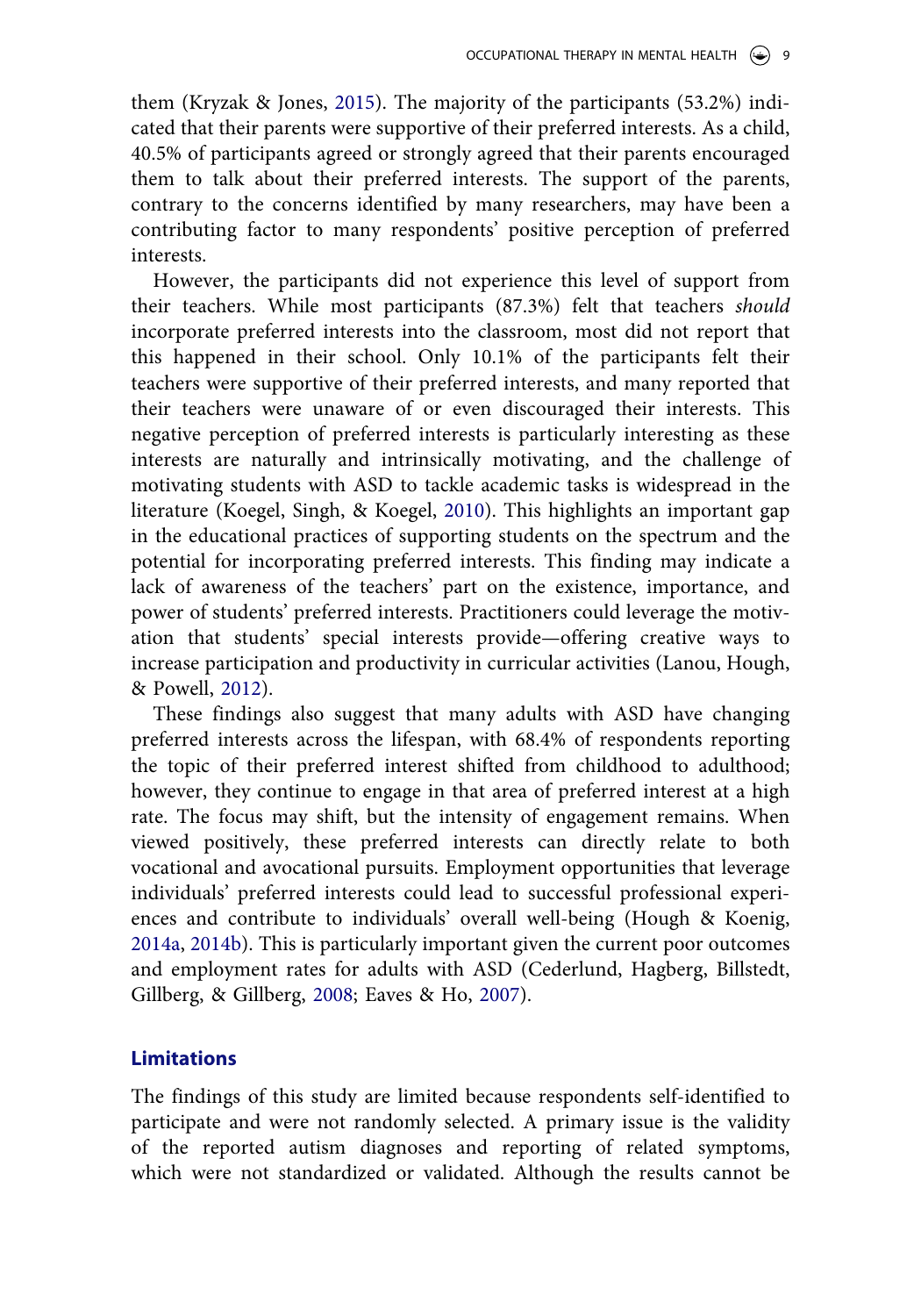<span id="page-10-0"></span>generalized to a larger population, the data does provide some indication of how adults on the spectrum view their preferred interests.

## **Recommendations for future research**

Future research should investigate specific areas of preferred interests and lifespan trajectory. Results of this research could inform the development of strength-based assessments and interventions.

## **Implications for occupational therapy practice**

This survey demonstrates the importance of a continued paradigm shift away from the deficit-focused view of preferred interests toward one that recognizes the strengths and potential of these personal pursuits.

- . Therapists and educators can identify and encourage individuals' preferred interests by incorporating these interests into therapeutic and educational experiences.
- . Steps can be taken to explore individuals' preferred interests and identify ways they can be utilized to provide positive, calming experiences.
- . Professionals working with adults with autism can recognize and leverage the potential that preferred interests have for both avocational and vocational pursuits.

## **Conclusion**

This survey explored current and retrospective preferred interests among adults with autism and how they have incorporated these interests into their current lives. The present study offers further support for utilizing interests as strengths in the classroom and workplace, and highlights the need for further research on the positive effects of engagement in interests, and their positive use in interventions.

## **References**

- American Occupational Therapy Association. (2014). Occupational therapy practice framework: Domain and process (3rd ed.). *American Journal of Occupational Therapy*, *68*(Supplement\_1), S1–S48. doi:[10.5014/ajot.2014.682006](http://dx.doi.org/10.5014/ajot.2014.682006)
- American Psychiatric Association. (2014). *Diagnostic and statistical manual of mental disorders* (5th ed.). Washington, DC: Author.
- Autism Self Advocacy Network. (2011). *About autism*. Retrieved from [http://autisticadvocacy.](http://autisticadvocacy.org/home/about-asan/about-autism/) [org/home/about-asan/about-autism/](http://autisticadvocacy.org/home/about-asan/about-autism/)
- Boyd, B. A., Conroy, M. A., Mancil, G. R., Nakao, T., & Alter, P. J. (2007). Effects of circumscribed interests in the social behaviors of children with autism spectrum disorders. *Journal of Autism and Developmental Disorders*, *37*, 1550–1561. doi:[10.1007/s10803-006-0286-8](http://dx.doi.org/10.1007/s10803-006-0286-8)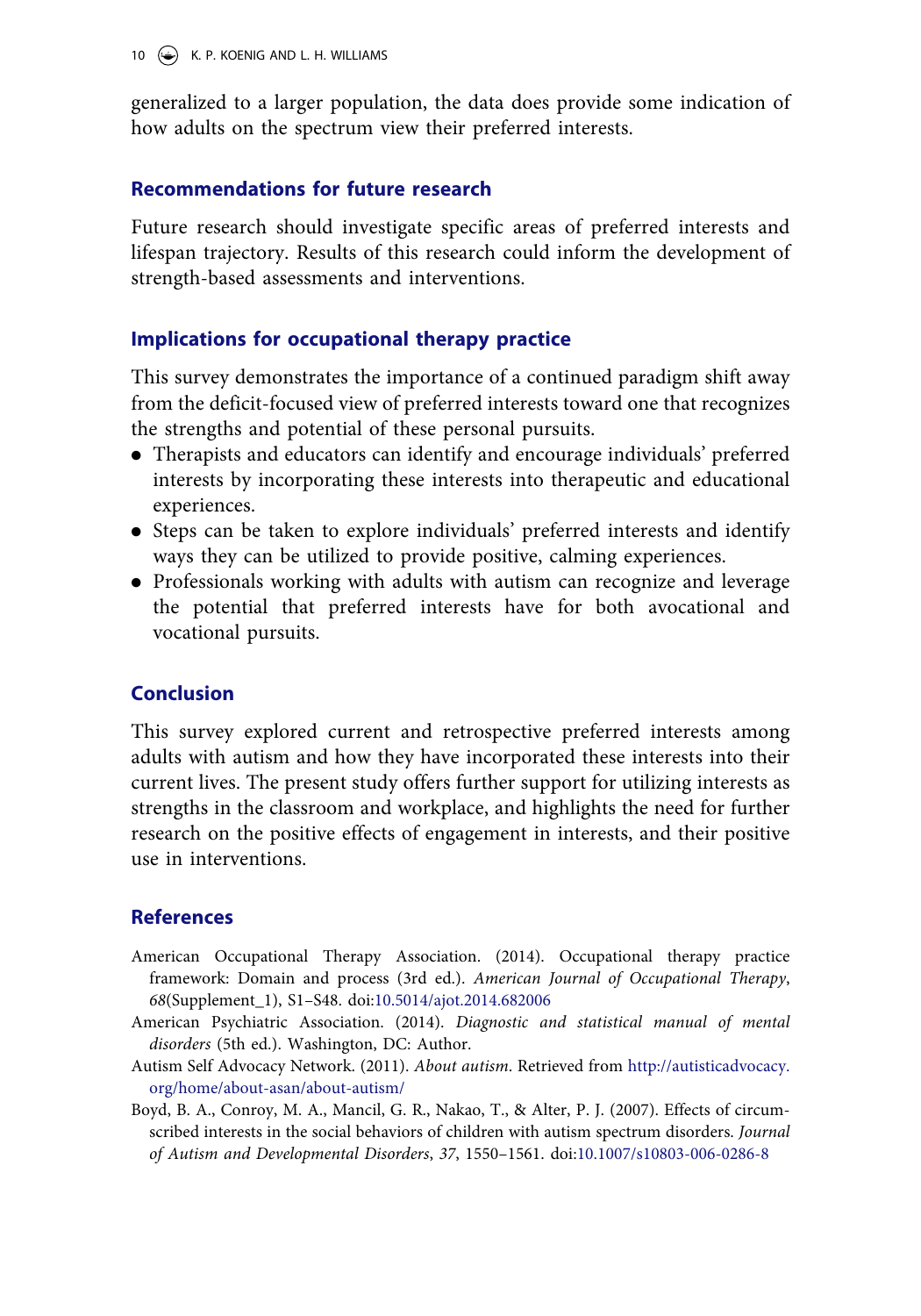- <span id="page-11-0"></span>Cederlund, M., Hagberg, B., Billstedt, E., Gillberg, I. C., & Gillberg, C. (2008). Asperger syndrome and autism: A comparative longitudinal follow-up study more than 5 years after original diagnosis. *Journal of Autism and Developmental Disorders*, *38*, 72–85. doi:[10.1007/](http://dx.doi.org/10.1007/s10803-007-0364-6) [s10803-007-0364-6](http://dx.doi.org/10.1007/s10803-007-0364-6)
- Dunn, W., Koenig, K. P., Cox, J., Sabata, D., Pope, E., Foster, L., & Blackwell, A. (2013, March). Harnessing strengths: Daring to celebrate everyone's unique contributions, part 1. *Developmental Disabilities Special Interest Section Quarterly Newsletter, American Occupational Therapy Association, Inc*. *36*(1), 1–4.
- Eaves, L. C., & Ho, H. H. (2007). Young adult outcome of autism spectrum disorders. *Journal of Autism and Developmental Disorders*, *38*, 739–747. doi:[10.1007/s10803-007-0441-x](http://dx.doi.org/10.1007/s10803-007-0441-x)
- Esbensen, A., Seltzer, M. M., Lam, K., & Bodfish, J. (2009). Age-related differences in restrictive repetitive behaviors in autism spectrum disorders. *Journal of Autism and Developmental Disorders*, *39*(1), 57–66. doi[:10.1007/s10803-007-0441-x](http://dx.doi.org/10.1007/s10803-007-0441-x)
- Hough, L., & Koenig, K. P. (2014a). Autism in the workplace: How occupational therapy practitioners can support the neurodiverse workforce. *OT Practice*, *19*(2), 14–16. doi[:10.7138/otp.2014.192f3](http://dx.doi.org/10.7138/otp.2014.192f3)
- Hough, L., & Koenig, K. P. (2014b). Inclusion and innovation: Supporting employees on the autism spectrum. Partnership for Workplace Mental Health, American Psychiatric Association, Inc. *Mental Health Works Quarterly*, 4th Quarter, 19–20.
- Jordan, C. J., & Caldwell-Harris, C. L. (2012). Understanding differences in neurotypical and autism spectrum special interests through internet forums. *Intellectual and Developmental Disabilities*, *50*(5), 391–402. doi[:10.1352/1934-9556-50.5.391](http://dx.doi.org/10.1352/1934-9556-50.5.391)
- Kaboski, J. R., Diehl, J. J., Beriont, J., Crowell, C. R., Villano, M., Wier, K., & Tang, K. (2014). Brief report: A pilot summer robotics camp to reduce social anxiety and improve social/ vocational skills in adolescents with ASD. *Journal of Autism and Developmental Disorders*, *45*, 3862–3869. doi[:10.1007/s10803-014-2153-3](http://dx.doi.org/10.1007/s10803-014-2153-3)
- Klin, A., Danovitch, J. H., Merz, A. B., & Volkmar, F. R. (2007). Circumscribed interests in higher functioning individuals with autism spectrum disorders: An exploratory study. *Research & Practice for Persons with Severe Disabilities*, *32*(2), 89–100. doi:[10.2511/rpsd.](http://dx.doi.org/10.2511/rpsd.32.2.89) [32.2.89](http://dx.doi.org/10.2511/rpsd.32.2.89)
- Koegel, L. K., Singh, A. K., & Koegel, R. L. (2010). Improving motivation for academics in children with autism. *Journal of Autism and Developmental Disabilities*, *40*, 1057–1066. doi[:10.1007/s10803-010-0962-6](http://dx.doi.org/10.1007/s10803-010-0962-6)
- Koegel, L. K., Vernon, T. W., Koegel, R. L., Koegel, B. L., & Paullin, A. W. (2012). Improving social engagement and initiations between children with autism spectrum disorder and their peers in inclusive settings. *Journal of Positive Behavior Interventions*, *14*(4), 220–227. doi[:10.1177/1098300712437042](http://dx.doi.org/10.1177/1098300712437042)
- Kryzak, L. A., & Jones, E. A. (2015). The effect of prompts within embedded circumscribed interests to teach initiating joint attention in children with autism spectrum disorders. *Journal of Developmental and Physical Disabilities*, *27*(3), 265–284. doi[:10.107/s10882-014-9414-0](http://dx.doi.org/10.107/s10882-014-9414-0)
- Lam, K. S., Bodfish, J. W., & Piven, J. (2008). Evidence for three subtypes of repetitive behavior in autism that differ in familiality and association with other symptoms. *Journal of Childhood Psychology and Psychiatry*, *49*(11), 1193–1200. doi:[10.1111/j.1469-7610.2008.01944.x](http://dx.doi.org/10.1111/j.1469-7610.2008.01944.x)
- Lanou, A., Hough, L., & Powell, E. (2012). Case studies on using strengths and interests to address the needs of students with autism spectrum disorders. *Intervention in School and Clinic*. *47*(3), 175–182. doi:[10.1177/1053451211423819](http://dx.doi.org/10.1177/1053451211423819)
- Mercier, C., Mottron, L., & Belleville, S. (2000). A psychosocial study on restricted interests in high-functioning persons with pervasive developmental disorders. *Autism*, *4*, 406–425. doi[:10.1177/1362361300004004006](http://dx.doi.org/10.1177/1362361300004004006)